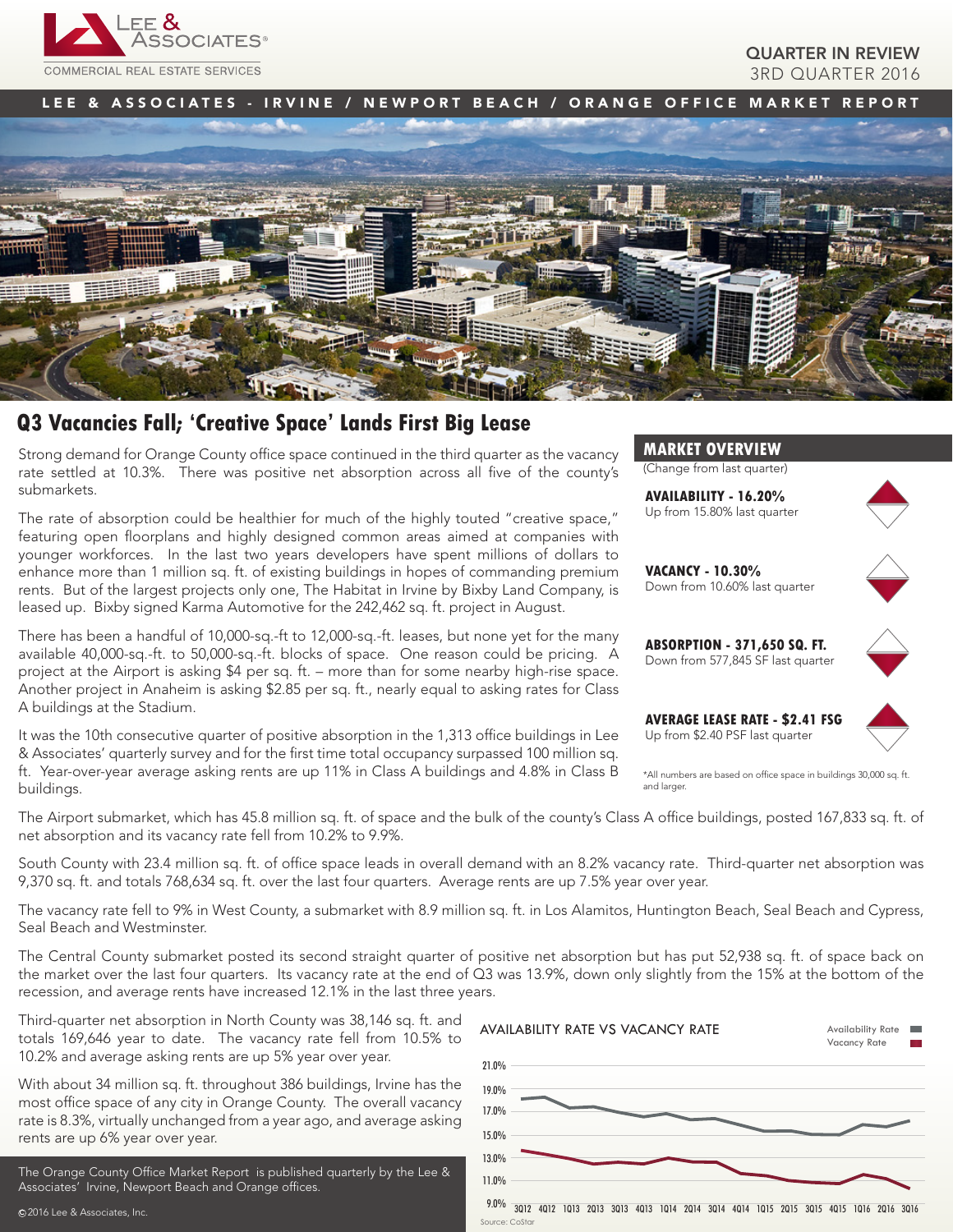#### NUMBER OF LEASES EXECUTED FOR THE QUARTER BY SUBMARKET







Source: CoStar



AVERAGE FSG LEASE RATES BY QUARTER

VACANCY RATE

Source: CoStar



UNEMPLOYMENT RATE California Orange County Percent 9.0% 8.5% 8.0% 7.5% 7.0% 6.5% 6.0% 5.5% 5.0% 4.5% 4.0% 3.5% 3.0% NOT SEASONALLY ADJUSTED

Source: EDD

 $Q_3$ 

Percent 22.0% 20.0% 18.0% 16.0% 14.0% 12.0% 10.0% 8.0% 6.0% North County Central County West County Airport Area South County 10.2% 9.0% 13.9% 8.2% 9.9%

<sup>08/15</sup> 09/15 10/15 11/15 12/15 01/16 02/16 03/16 04/16 05/16 06/16 07/16 08/16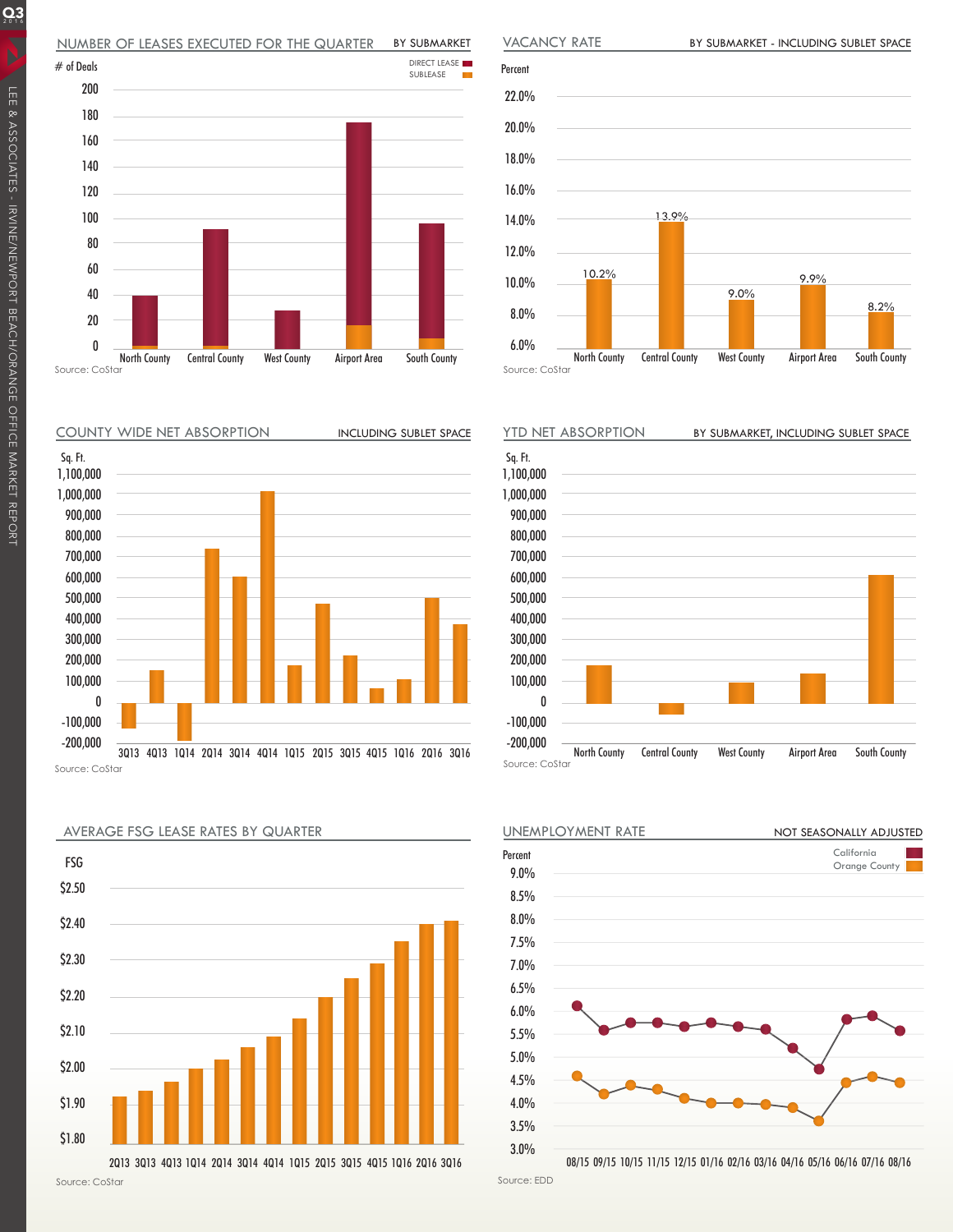## AVERAGE FSG LEASE RATE BY SUBMARKET

\$2.90

FSG

\$2.70

\$2.50

\$2.30

\$2.10

\$1.90

\$1.70

\$1.50

Source: CoStar

AVERAGE FSG LEASE RATE



# **COMPLETED LEE & ASSOCIATES TRANSACTIONS**

North County Central County West County Airport Area South County





Source: CoStar

\$2.80

FSG

\$2.70

\$2.50

\$2.30

\$2.10

\$1.90

\$1.70

\$1.50

24331 El Toro Road Laguna Hills, CA

Lease Transactions 3Q 16

| LUUJU IIUIIJULIIUIIJUU IU                             |        |                              |                             |                                                           |  |  |  |  |
|-------------------------------------------------------|--------|------------------------------|-----------------------------|-----------------------------------------------------------|--|--|--|--|
| <b>PROPERTY</b>                                       |        | <b>TENANT</b>                | <b>LANDLORD</b>             | <b>REPRESENTING BROKERS</b>                               |  |  |  |  |
| 300 Spectrum Center Drive #300                        | 24,304 | Haskell & White              | The Irvine Company          | Gary McArdell represented the Tenant.                     |  |  |  |  |
| 209 Avenida Fabricante, Suite 200<br>San Clemente, CA | 11,540 | Sambazon                     | Carol Ann Crocker<br>Trust  | Kurt Bruggeman and Ryan Harman<br>represented the Tenant. |  |  |  |  |
| 24331 El Toro Road<br>Laguna Hills, CA                | 4.379  | Mark IV Town Centre,<br>LLC. | Saddleback Medical<br>Group | Matt Orville represented the Landlord.                    |  |  |  |  |



#### Sale Transactions 3Q 16





Laguna Hills, CA

| <b>PROPERTY</b>                           | SF.    | <b>BUYER</b>                        | <b>SELLER</b>            | <b>REPRESENTING BROKERS</b>                                   |
|-------------------------------------------|--------|-------------------------------------|--------------------------|---------------------------------------------------------------|
| 4150 Concours Street<br>Ontario, CA       | 40,000 | Star Property LB<br>Investment      | <b>Premed Properties</b> | Jeff Bischofberger and Ryan Swanson<br>represented the Buyer. |
| 17891 Cartwright<br>Irvine, CA            | 29,081 | <b>Burke Cartwright</b><br>Partners | Kai Lang Liang           | John Collins represented the Buyer and the<br>Seller.         |
| 24902 Moulton Parkway<br>Laguna Hills, CA | 9.244  | Adrian Gonzalez                     | 24902 Moulton, LLC       | Marshal Vogt & Jaimeson Hearne<br>represented the Seller.     |

 $Q_3$ 

LEE & ASSOCIATES - IRVINE/NEWPORT BEACH/ORANGE OFFICE MARKET REPORT

LEE & ASSOCIATES - IRVINE/NEWPORT BEACH/ORANGE OFFICE MARKET REPORT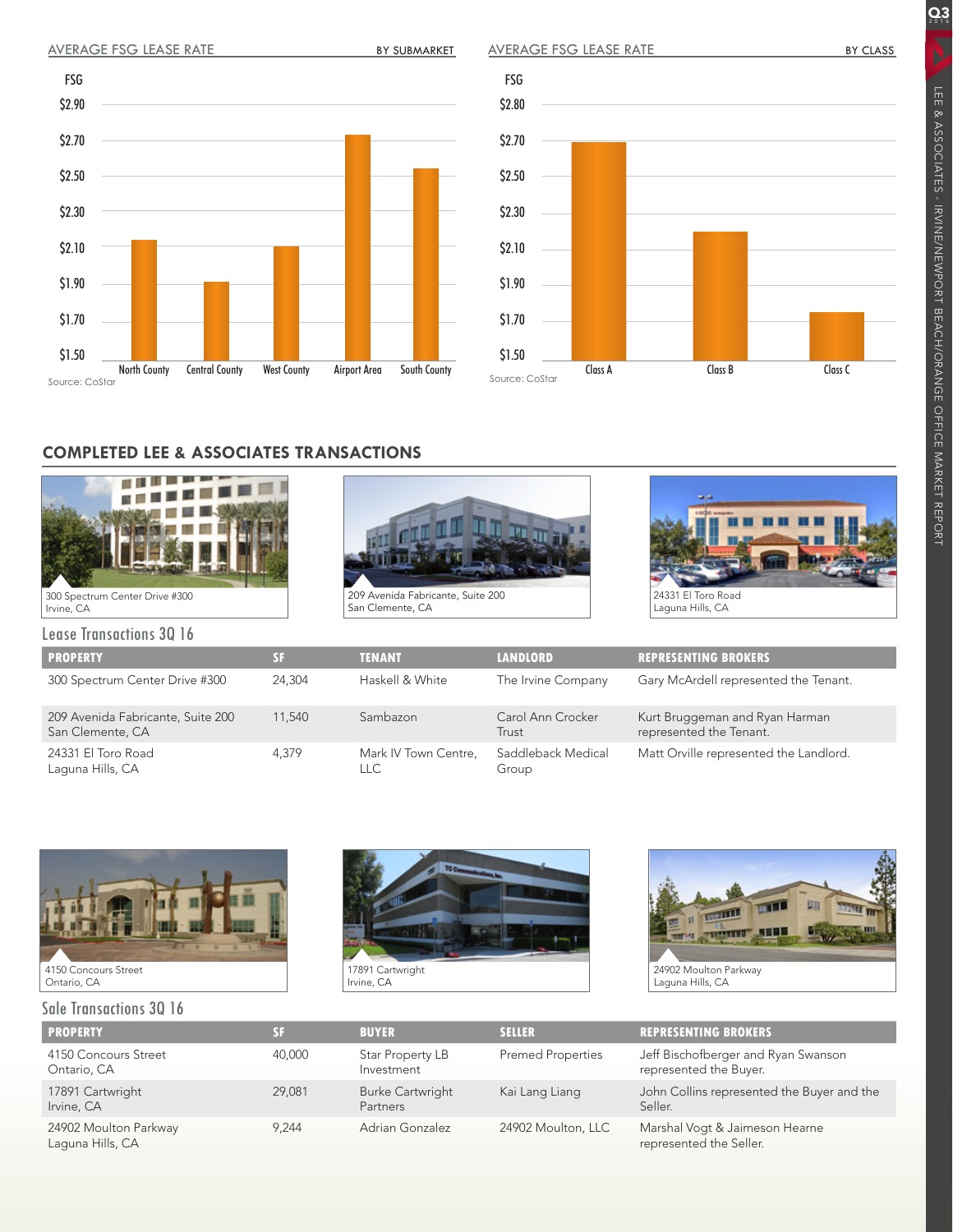|                               | <b>Bldg</b><br>Count | SF.<br><b>RBA</b> | <b>Total SF</b><br><b>Available</b> | <b>Avail</b><br>Rate | <b>Total SF</b><br>Vacant | <b>Total Vac.</b><br>Rate | <b>Direct SF</b><br>Vacant | <b>Direct Vac.</b><br>Rate | <b>Net</b><br><b>Absorption</b> | <b>YTD Net</b><br><b>Absorption</b> | <b>SF Avail</b><br><b>Sublease</b> | <b>SF Vacant</b><br><b>Sublease</b> | <b>Avg Asking</b><br><b>Lease Rate</b> | <b>SF Under</b><br><b>Construction</b> |
|-------------------------------|----------------------|-------------------|-------------------------------------|----------------------|---------------------------|---------------------------|----------------------------|----------------------------|---------------------------------|-------------------------------------|------------------------------------|-------------------------------------|----------------------------------------|----------------------------------------|
| <b>BY CITY</b>                |                      |                   |                                     |                      |                           |                           |                            |                            |                                 |                                     |                                    |                                     |                                        |                                        |
| Aliso Viejo                   | 39                   | 3,015,950         | 508,618                             | 15.8%                | 268,876                   | 8.9%                      | 258,191                    | 8.6%                       | (20, 497)                       | (48,077)                            | 105,947                            | 10,685                              | \$2.85                                 | 205,000                                |
| Anaheim                       | 80                   | 7,359,689         | 1,263,541                           | 17.2%                | 943,650                   | 12.8%                     | 914,946                    | 12.4%                      | 38,126                          | 81,884                              | 104,153                            | 28,704                              | \$2.15                                 | $-0 -$                                 |
| Brea                          | 39                   | 3,974,355         | 594,702                             | 15.0%                | 405,406                   | 10.2%                     | 329,224                    | 8.3%                       | (18,929)                        | 38,033                              | 96,526                             | 76,182                              | \$1.98                                 | $-0 -$                                 |
| <b>Buena Park</b>             | 14                   | 1,031,337         | 254,123                             | 24.6%                | 105,138                   | 10.2%                     | 105,138                    | 10.2%                      | (16, 162)                       | 31,525                              | $-0-$                              | $-0 -$                              | \$2.09                                 | $-0 -$                                 |
| Corona del Mar                | $\overline{2}$       | 90,054            | 8,177                               | 9.1%                 | 8,177                     | 9.1%                      | 8,177                      | 9.1%                       | (4,177)                         | (4,918)                             | $-0-$                              | $-0 -$                              | \$4.24                                 | $-0 -$                                 |
| Costa Mesa                    | 64                   | 7,108,668         | 1,226,741                           | 17.3%                | 866,769                   | 12.2%                     | 855,321                    | 12.0%                      | 57,227                          | 172,151                             | 126,806                            | 11,448                              | \$2.32                                 | $-0 -$                                 |
| Cypress                       | 26                   | 1,919,854         | 552,483                             | 28.8%                | 391,133                   | 20.4%                     | 391,133                    | 20.4%                      | (2,726)                         | (29, 290)                           | 143,701                            | 0                                   | \$2.07                                 | $-0 -$                                 |
| <b>Dana Point</b>             | 3                    | 135,296           | 1,200                               | 0.9%                 | 1,200                     | 0.9%                      | $-0-$                      | 0.0%                       | $-0-$                           | (1, 200)                            | 1,200                              | 1,200                               | \$0.00                                 | $-0 -$                                 |
| <b>Foothill Ranch</b>         | 10                   | 798,721           | 146,475                             | 18.3%                | 86,780                    | 10.9%                     | 80,876                     | 10.1%                      | (8,665)                         | (13,672)                            | 18,741                             | 5,904                               | \$2.48                                 | $-0-$                                  |
| <b>Fountain Valley</b>        | 27                   | 1,838,765         | 67,816                              | 3.7%                 | 60,750                    | 3.3%                      | 60,750                     | 3.3%                       | 3,547                           | 9,691                               | $-0-$                              | $-0 -$                              | \$1.90                                 | $-0 -$                                 |
| Fullerton                     | 30                   | 2,432,708         | 369,286                             | 15.2%                | 175,399                   | 7.2%                      | 175,399                    | 7.2%                       | 11,321                          | 38,270                              | 326                                | $-0 -$                              | \$2.53                                 | $-0 -$                                 |
| <b>Garden Grove</b>           | 17                   | 1,483,388         | 66,489                              | 4.5%                 | 64,813                    | 4.4%                      | 64,813                     | 4.4%                       | (5,985)                         | (13, 272)                           | $-0-$                              | $-0 -$                              | \$1.80                                 | $-0 -$                                 |
| <b>Huntington Beach</b>       | 31                   | 2,161,147         | 241,632                             | 11.0%                | 133,584                   | 6.2%                      | 133,584                    | 6.2%                       | 89,719                          | 112,414                             | 15,103                             | $-0 -$                              | \$2.14                                 | 44,500                                 |
| Irvine                        | 386                  | 34,097,060        | 6,631,035                           | 18.3%                | 2,825,422                 | 8.3%                      | 2,684,353                  | 7.9%                       | 136,836                         | 333,276                             | 1,160,940                          | 141,069                             | \$2.60                                 | 2,096,020                              |
| La Habra                      | $\overline{4}$       | 142,069           | $-0 -$                              | 0.0%                 | $-0 -$                    | 0.0%                      | $-0 -$                     | 0.0%                       | $-0-$                           | $-0 -$                              | $-0-$                              | $-0 -$                              | \$0.00                                 | $-0 -$                                 |
| La Palma                      | 10                   | 712,038           | 59,679                              | 8.4%                 | 93,266                    | 13.1%                     | 93,266                     | 13.1%                      | 32,647                          | 26,420                              | $-0-$                              | $-0 -$                              | \$1.96                                 | $-0 -$                                 |
| Ladera Ranch                  | 3                    | 127,065           | 28,694                              | 22.6%                | 22,238                    | 17.5%                     | 22,238                     | 17.5%                      | (2, 493)                        | (6,186)                             | 6,456                              | $-0 -$                              | \$2.14                                 | $-0 -$                                 |
| Laguna Beach                  | 5                    | 192,434           | 22,414                              | 11.6%                | 20,834                    | 10.8%                     | 20,834                     | 10.8%                      | 3,763                           | 8,061                               | 1,580                              | $-0 -$                              | \$2.53                                 | $-0 -$                                 |
| Laguna Hills                  | 25                   | 1,626,353         | 314,946                             | 19.4%                | 264,408                   | 16.3%                     | 262,549                    | 16.1%                      | 14,501                          | 14,892                              | 18,997                             | 1,859                               | \$2.70                                 | $-0 -$                                 |
| Laguna Niguel                 | 8                    | 1,691,469         | 53,565                              | 3.2%                 | 45,478                    | 2.7%                      | 45,478                     | 2.7%                       | 5,522                           | 20,092                              | 2,671                              | $-0 -$                              | \$3.06                                 | $-0 -$                                 |
| Laguna Woods                  | $-0 -$               | $-0 -$            | $-0 -$                              | 0.0%                 | $-0 -$                    | 0.0%                      | $-0 -$                     | 0.0%                       | $-0 -$                          | $-0 -$                              | $-0-$                              | $-0 -$                              | \$0.00                                 | $-0-$                                  |
| <b>Lake Forest</b>            | 32                   | 1,886,029         | 250,937                             | 13.3%                | 121,952                   | 6.5%                      | 121,952                    | 6.5%                       | (22,949)                        | 81,374                              | 72,891                             | $-0 -$                              | \$2.24                                 | $-0 -$                                 |
| <b>Los Alamitos</b>           | 9                    | 610,423           | 36,435                              | 6.0%                 | 29,650                    | 4.9%                      | 29,650                     | 4.9%                       | 917                             | (1,899)                             | 10,000                             | $-0 -$                              | \$2.74                                 | $-0 -$                                 |
| <b>Mission Viejo</b>          | 32                   | 1,813,478         | 261,674                             | 14.4%                | 198,546                   | 10.9%                     | 192,798                    | 10.6%                      | (31,903)                        | 3,521                               | 46,891                             | 5,748                               | \$2.30                                 | $-0-$                                  |
| <b>Newport Beach</b>          | 99                   | 9,381,831         | 1,181,794                           | 12.5%                | 770,570                   | 8.2%                      | 692,712                    | 7.4%                       | (30,527)                        | 158,905                             | 118,274                            | 77,858                              | \$3.46                                 | 44,000                                 |
| Orange                        | 63                   | 6,627,319         | 685,468                             | 10.3%                | 533,829                   | 8.1%                      | 527,300                    | 8.0%                       | (68, 514)                       | (73, 454)                           | 44,956                             | 6,529                               | \$2.23                                 | $-0 -$                                 |
| Placentia                     | 5                    | 185,164           | 30,178                              | 16.3%                | 24,289                    | 13.1%                     | 24,289                     | 13.1%                      | (3,168)                         | 2,718                               | $-0-$                              | $-0 -$                              | \$1.67                                 | $-0 -$                                 |
| <b>Rancho Santa Margarita</b> | 5                    | 225,472           | 19,702                              | 8.7%                 | 15,629                    | 6.9%                      | 15,629                     | 6.9%                       | 496                             | 2,810                               | $-0-$                              | $-0 -$                              | \$2.31                                 | $-0 -$                                 |
| <b>San Clemente</b>           | 9                    | 423,171           | 35,414                              | 8.4%                 | 28,512                    | 6.7%                      | 28,512                     | 6.7%                       | 7,734                           | (11,757)                            | $-0-$                              | $-0 -$                              | \$2.32                                 | $-0 -$                                 |
| San Juan Capistrano           | 17                   | 876,712           | 146,084                             | 16.7%                | 138,014                   | 15.7%                     | 138,014                    | 15.7%                      | 12,964                          | 16,536                              | 2,244                              | $-0 -$                              | \$2.10                                 | $-0 -$                                 |
| Santa Ana                     | 162                  | 14,316,083        | 2,279,842                           | 15.9%                | 2,211,875                 | 15.5%                     | 2,173,260                  | 15.2%                      | 176,176                         | 149,533                             | 152,110                            | 38,615                              | \$1.85                                 | $-0 -$                                 |
| Seal Beach                    | 6                    | 445,365           | 52,128                              | 11.7%                | 47,072                    | 10.6%                     | 47,072                     | 10.6%                      | (436)                           | 4,242                               | 5,056                              | $-0 -$                              | \$2.82                                 | $-0-$                                  |
| <b>Stanton</b>                | $\overline{2}$       | 85,917            | 11,374                              | 13.2%                | 7,699                     | 9.0%                      | 7,699                      | 9.0%                       | 1,792                           | (767)                               | $-0-$                              | $-0 -$                              | \$1.25                                 | $-0 -$                                 |
| Tustin                        | 34                   | 2,016,621         | 577,707                             | 28.6%                | 477,140                   | 23.7%                     | 467,940                    | 23.2%                      | 21,431                          | (131, 804)                          | 22,654                             | 9,200                               | \$2.14                                 | $-0 -$                                 |
| Westminster                   | 10                   | 429,031           | 83,598                              | 19.5%                | 69,081                    | 16.1%                     | 69,081                     | 16.1%                      | 2,319                           | 2,741                               | $-0-$                              | $-0 -$                              | \$2.17                                 | $-0 -$                                 |
| Yorba Linda                   | 5                    | 288,094           | 42,809                              | 14.9%                | 42,809                    | 14.9%                     | 42,809                     | 14.9%                      | (8, 257)                        | (8,830)                             | $-0-$                              | $-0-$                               | \$1.75                                 | $-0 -$                                 |
| <b>Orange County Totals</b>   | 1,313                | 111,549,130       | 18,106,760                          | 16.2%                | 11,499,988                | 10.3%                     | 11,084,987                 | 9.9%                       | 371,650                         | 952,961                             | 2,278,223                          | 415,001                             | \$2.41                                 | 2,389,520                              |
| <b>BY AREA</b>                |                      |                   |                                     |                      |                           |                           |                            |                            |                                 |                                     |                                    |                                     |                                        |                                        |
| <b>North Orange County</b>    | 171                  | 14,202,593        | 2,221,679                           | 15.6%                | 1,454,402                 | 10.2%                     | 1,358,220                  | 9.6%                       | 38,146                          | 169,646                             | 182,458                            | 96,182                              | \$2.13                                 | $\sim 0$ -                             |
| <b>Central Orange County</b>  | 260                  | 22,434,482        | 3,446,170                           | 15.4%                | 3,128,159                 | 13.9%                     | 3,065,111                  | 13.7%                      | 67,154                          | (44, 819)                           | 225,750                            | 63,048                              | \$1.91                                 | $-0 -$                                 |
| <b>West Orange County</b>     | 128                  | 8,973,890         | 1,111,955                           | 12.3%                | 803,782                   | 9.0%                      | 803,782                    | 9.0%                       | 89,147                          | 83,860                              | 173,860                            | $-0 -$                              | \$2.10                                 | 44,500                                 |
| <b>Greater Airport Area</b>   | 418                  | 42,580,308        | 8,001,568                           | 18.5%                | 4,194,347                 | 9.9%                      | 4,023,336                  | 9.4%                       | 167,833                         | 132,308                             | 1,122,600                          | 171,011                             | \$2.73                                 | 581,224                                |
| <b>South Orange County</b>    | 336                  | 23,357,857        | 3,325,388                           | 13.2%                | 1,919,298                 | 8.2%                      | 1,834,538                  | 7.9%                       | 9,370                           | 611,966                             | 573,555                            | 84,760                              | \$2.54                                 | 1,763,796                              |
| <b>Orange County Totals</b>   | 1,313                | 111,549,130       | 18,106,760                          | 16.2%                | 11,499,988                | 10.3%                     | 11,084,987                 | 9.9%                       | 371,650                         | 952,961                             | 2,278,223                          | 415,001                             | \$2.41                                 | 2,389,520                              |
|                               |                      |                   |                                     |                      |                           |                           |                            |                            |                                 |                                     |                                    |                                     |                                        |                                        |
| <b>BY BUILDING CLASS</b>      |                      |                   |                                     |                      |                           |                           |                            |                            |                                 |                                     |                                    |                                     |                                        |                                        |
| Class A                       | 283                  | 45,773,253        | 9,135,388                           | 19.0%                | 5,414,538                 | 11.8%                     | 5,175,989                  | 11.3%                      | 322,962                         | 318,163                             | 1,336,470                          | 238,549                             | \$2.69                                 | 2,345,020                              |
| <b>Class B</b>                | 931                  | 60,769,286        | 8,512,453                           | 14.0%                | 5,776,453                 | 9.5%                      | 5,600,001                  | 9.2%                       | 56,223                          | 648,802                             | 941,753                            | 176,452                             | \$2.20                                 | 44,500                                 |
| Class C                       | 99                   | 5,006,591         | 458,919                             | 9.2%                 | 308,997                   | 6.2%                      | 308,997                    | 6.2%                       | (7, 535)                        | (14,004)                            | $-0-$                              | $-0 -$                              | \$1.75                                 | $-0 -$                                 |
| <b>Orange County Totals</b>   | 1,313                | 111,549,130       | 18,106,760                          | 16.2%                | 11,499,988                | 10.3%                     | 11,084,987                 | 9.9%                       | 371,650                         | 952,961                             | 2,278,223                          | 415,001                             | \$2.41                                 | 2,389,520                              |